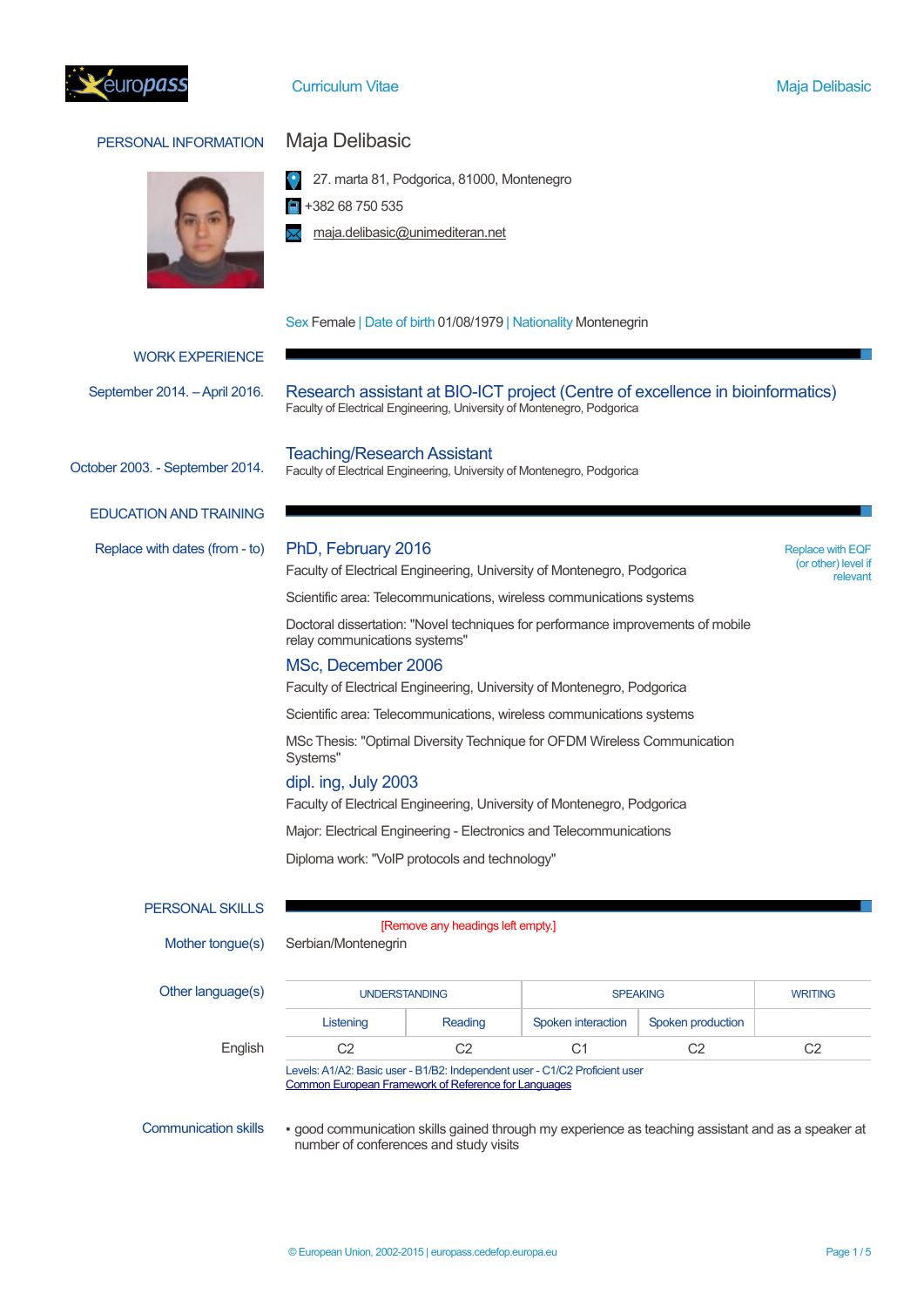

Replace with your other computer skills. Specify in what context they were acquired. Example: ▪ good command of photo editing software gained as an amateur photographer

Other skills • good command of office suite (word processor, spread sheet, presentation software) ▪ good command of Matlab, LaTeX

Driving licence B

## ADDITIONAL INFORMATION

| 1. Delibasic, M. Pejanovic-Djurisic, "Dual-Hop Amplify-and-Forward Relay System Over Non-identical<br>Ricean Fading Channels", accepted for publication in Wireless Personal Communications, Online first                                                                                                                                                                                                                                                                                                                                                                                                                                                                                                                                                                                                                                                                                                                                                                                                                                                                  |
|----------------------------------------------------------------------------------------------------------------------------------------------------------------------------------------------------------------------------------------------------------------------------------------------------------------------------------------------------------------------------------------------------------------------------------------------------------------------------------------------------------------------------------------------------------------------------------------------------------------------------------------------------------------------------------------------------------------------------------------------------------------------------------------------------------------------------------------------------------------------------------------------------------------------------------------------------------------------------------------------------------------------------------------------------------------------------|
| 2. M. Delibasic, M. Pejanovic-Djurisic, R. Prasad, "Performance Analysis of Dual-Hop Relay System<br>over Ricean Fading Channels", Telfor Journal Vol.6 No.2, pp. 92-96, 2014. (ISSN 1821-3251 (Print<br>Identical Ricean Fading Channels", IEEE Communication Letters, Vol. 17, no. 12, pp. 2280 - 2283,<br>4. M. Ilic-Delibasic, M. Pejanovic-Djurisic, "Improving Energy Efficiency of Relay Systems Using Dual-<br>Polarized Antenna", Journal of Green Engineering, Vol. 3, No. 2, pp. 167-179, January 2013. (ISSN:<br>Through Cooperative Relaying", Journal of Green Engineering, Vol. 3, No. 1, pp. 71-90, October 2012.                                                                                                                                                                                                                                                                                                                                                                                                                                          |
| 6. M. Ilic-Delibasic, M. Pejanovic-Djurisic, R. Prasad, "A Novel Method for Performance Analysis of                                                                                                                                                                                                                                                                                                                                                                                                                                                                                                                                                                                                                                                                                                                                                                                                                                                                                                                                                                        |
| 7. M. Ilić-Delibašić, M. Pejanović-Đurišić, "Performanse dual-diversity sistema u uslovima korelisanih i                                                                                                                                                                                                                                                                                                                                                                                                                                                                                                                                                                                                                                                                                                                                                                                                                                                                                                                                                                   |
| systems, Doctoral dissertation, University of Montenegro, Faculty of Electrical Engineering, Podgorica,<br>Maja Ilić, Optimal Diversity Technique for OFDM Wireless Communication Systems, Master thesis,                                                                                                                                                                                                                                                                                                                                                                                                                                                                                                                                                                                                                                                                                                                                                                                                                                                                  |
| 1. Center of excellence in bioinformatics (BIO-ICT), First center of excellence in Montenegro, funded<br>2. Fostering innovation based research for e-Montenegro (FORe-MONT), EU FP7 funded project<br>4. Measuring the level of electromagnetic field, Laboratory for electromagnetic field measurements<br>5. Studija o mogućnostima korišćenja digitalne dividend e(Study on the possibilities of using the digital<br>dividend), Faculty of Electrical Engineering, Podgorica, March 2013 (project funded by Agency for<br>6. Tehnička osnova za donošenje crnogorskih standarda (MEST) potrebnih u procesu digitalizacije koji<br>se odnose na emitovanje signala druge generacije digitalne zemaljske televizije (Technical basis for<br>Montenegrin standards (MEST) needed in the process of digitizing related to broadcasting the signals<br>of the second generation digital terrestrial television), Faculty of Electrical Engineering, Podgorica,<br>generacije zemaljske televizije (DVB-T2) i testiranje usklađenosti te opreme (Technical specification of |
|                                                                                                                                                                                                                                                                                                                                                                                                                                                                                                                                                                                                                                                                                                                                                                                                                                                                                                                                                                                                                                                                            |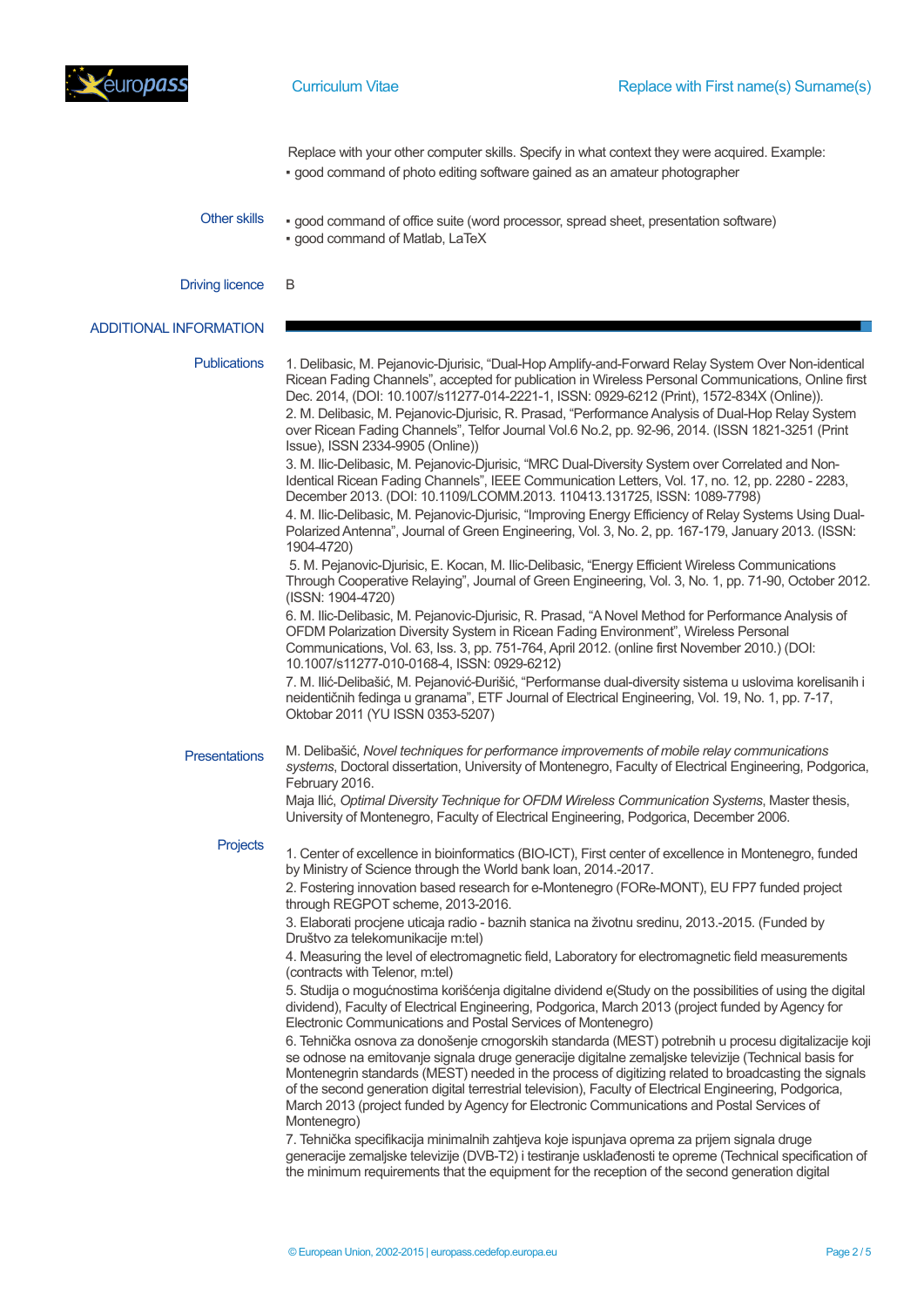

## **Curriculum Vitae Maja Delibasic** Maja Delibasic Maja Delibasic Maja Delibasic Maja Delibasic

terrestrial television (DVB-T2) signals meet and testing compatibility of the equipment), Faculty of Electrical Engineering, Podgorica, March 2013 (project funded by Agency for Electronic Communications and Postal Services of Montenegro)

8. Advanced solutions for performance improvements of cooperative wireless e-service infrastructures, project funded by Ministry of Science of Montenegro, 2012.-2015.

9. Cooperative radio communications for green smart environments, COST IC1004 project, 2011- 2014.

10. Fostering development of an ICT centre of excellence in Montenegro, SCOPES "Scientific cooperation between Eastern Europe and Switzerland" programme, 2011-2014

11. Comparative analyses of OFDM cooperative diversity and wideband MIMO systems in future wireless communication networks, bilateral scientific cooperation Montenegro-Austria, project team member, 2011-2013.

12. Advanced technologies for next generation mobile broadband communication systems, bilateral scientific cooperation Slovenia-Montenegro, project team member, 2012-2014.

13. Promoting ICT Cooperation Opportunities and Policy Dialogue with the Western Balkan Countries (ICT-WEB-PROMS) – EU FP7 funded Project, International consortium, 2009- 2011.

14. Performance analysis of OFDM relay and OFDM cooperative diversity systems, research project funded by Montenegrin Ministry of Education and Science, project team member, 2009-2011.

15. Study on applicability of WiMAX access technology in the network of Montenegrin Telecom, project team member, Faculty of Electrical Engineering, Podgorica, February 2008.

16. On the development of efficient reception techniques for mobile DVB-T systems, bilateral scientific cooperation Montenegro-Greece, project team member, 2006-2008.

17.Analysis on the technological and economical feasibility of implementation of the third generation (3G) mobile communication networks in Montenegro, Faculty of Electrical Engineering in cooperation with Faculty of Economic, Podgorica, May 2006

18. VoIP tehnologija – specijalistički kurs, Center for telecommunication, Faculty of Electrical Engineering – Podgorica, January 2004.

### **Conferences**

1. M. Delibasic, M. Pejanovic-Djurisic, "Non-Regenerative Cooperative Relaying in Precise Agriculture Communication Platform", in Proc. 23rd Telecommunications Forum TELFOR 2015, Belgrade, Serbia, November 2015.

2. M. Delibasic, M. Pejanovic-Djurisic, Z. Veljovic, "Performance of Amplify-and-Forward Cooperative Diversity under Ricean Fading", in Proc. 5th International Conference on Wireless Communications, Vehicular Technology, Information Theory and Aerospace & Electronic Systems (VITAE), Hyderabad, India, December 2015.

3. M. Delibasic, M. Pejanovic-Djurisic, "The Effect of Line of Sight Propagation on Performance of Amplify-and-Forward Relay Networks", in Proc. 38th International Conference on Telecommunications and Signal Processing (TSP), Prague, July 2015.

4. M. Delibasic, M. Pejanovic-Djurisic, N. R. Prasad, "Statistical Functions Describing Two-Hop Amplify and Forward Relay Systems Under Ricean Fading", in Proc. of WTS'15 conf., New York City, USA, April 2015.

5. M. Delibasic, M. Pejanovic-Djurisic, "Selective Cooperative Relaying System with Polarization Diversity", in Proc. 22nd Telecommunications forum TELFOR 2014, Belgrade, Serbia, November 2014.

6. M. Ilic-Delibasic, M. Pejanovic-Djurisic, "Performance Improvement of Two-Hop Cooperative Relay System Under Correlated Ricean Fadings", Global Wireless Summit - WVITAE, Aalborg, Denmark, May 2014. (Best paper award)

7. M. Ilic-Delibasic, M. Pejanovic-Djurisic, "Performance Improvement of Decode-and-Forward Relay Systems Using Dual Polarized Antenna", in Proc. of WTS'14 conf., Washington, D.C., USA, April 2014.

8. M. Ilic-Delibasic, M. Pejanovic-Djurisic, R. Prasad, "Performance Analyzes of Dual-Hop Relay System over Ricean Fading Channels", in Proc. 21st Telecommunications forum TELFOR 2013, Belgrade, Serbia, November 2013.

9. M. Ilic-Delibasic, M. Pejanovic-Djurisic, "Complete Analytical Model of Dual-Hop Relay System Over Ricean Fading Channels", in Proc. of WPMC'13 conf., Atlantic City, USA, June 2013.

10. M. Pejanovic-Djurisic, E. Kocan, M. Ilic-Delibasic, "Cooperative Relaying Techniques For Energy Efficient Wireless Communications", in Proc. of IEEE 35th International Convention MIPRO 2012, pp. 918-923, Opatija, Croatia, May 2012.

11. M. Pejanovic-Djurisic, E. Stovrag, M. Ilic-Delibasic, "Fundamental Optimization Criteria For Green Wireless Communications", in Proc. IEEE 35th International Convention MIPRO 2012, pp. 869-872, Opatija, Croatia, May 2012.

**International conference proceedings**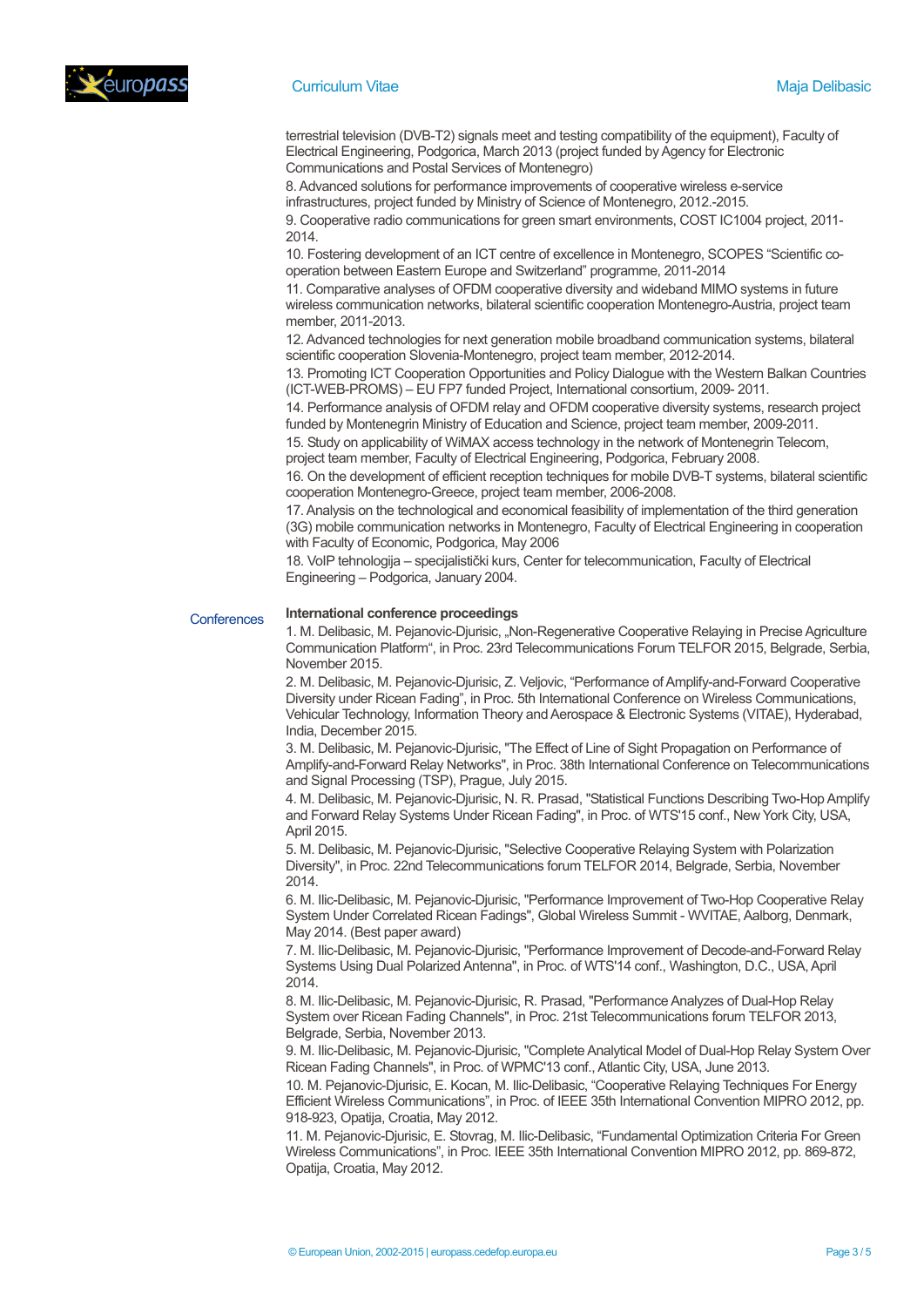



12. M. Ilic-Delibasic, M. Pejanovic-Djurisic, "A Novel Ricean Channel Fading Model with Random K Factor", in Proc. of IEEE Wireless Telecommunications Symposium WTS 2012, pp. 1-5, London, UK, April 2012.

13. M. Ilic-Delibasic, M. Pejanovic-Djurisic, "Impact of Random K Factor on Ricean Fading Wireless System Performance", in Proc. of IEEE 16th Mediterranean Electrotechnical Conference MELECON, pp. 233-236, Yasmine Hammamet, Tunisia, March 2012.

14. M. Ilic-Delibasic, M. Pejanovic-Djurisic, "Symbol Error Rate for Ricean Fading Channel with Random K Parameter", in Proc. of IEEE 14th International Symposium on Wireless Personal Multimedia Communications (WPMC 2011), pp. 1-5, Brest, France, October 2011.

15. M. Ilic-Delibasic, M. Pejanovic-Djurisic, E. Kocan, "Performance Analysis of Dual Diversity over Correlated Ricean Fading Channels", Wireless Telecommunications Symposium, WTS 2011, New York, April 2011.

16. M. Pejanovic-Djurisic, M. Ilic-Delibasic, "Performance Analysis of Switched Diversity over Correlated Ricean Fading channels", 2nd International Conference on Wireless Communications, Vehicular Technology, Information Theory and Aerospace & Electronic Systems (WVITAE 2011), Chennai, India, February 2011.

17. M. Ilic-Delibasic, M. Pejanovic-Djurisic, "Performance Evaluation of OFDM System Employing Dual End Polarization Diversity with EGC in Ricean Fading Environment", 12th International Symposium on Wireless Personal Multimedia Communications (WPMC 2009), Sendai, Japan, September 2009.

18. M. Ilic, M. Pejanovic-Djurisic, "SER Performance of OFDM Polarization Diversity System with EGC", in Proc. of IEEE 4th International Conference on Wireless and Mobile Computing, Networking and Communications (WiMob 2008), pp. 661-665, Avignon, France, October 2008.

19. M. Ilic, M. Pejanovic-Djurisic, "Performance Analysis of OFDM Polarization Receive Diversity System in Correlated Ricean Fading Channels", 6th Conference on Telecommunications, Conftele2007, Peniche, Portugal, May 2007.

20. M. Ilic, M. Pejanovic-Djurisic, "A Novel Method for Performance Evaluation of OFDM Systems with Polarization Diversity", in Proc. of 9th International Symposium on Wireless Personal Multimedia Communications, WPMC 2006, pp. 1133-1137, San Diego, USA, September 2006.

21. M. Ilic, M. Pejanovic-Djurisic, E. Kocan, "SER Performance of OFDM Polarization Diversity System in Ricean Fading Environment", in Proc. of IEEE 3rd International Symposium on Wireless Communication Systems, ISWCS 2006, pp. 452 – 455, Valencia, Spain, September 2006.

22. E. Kocan, M. Pejanovic-Djurisic, M. Ilic, "A Novel Frequency Synchronization Method for OFDM System with Frequency Domain Selection Combining Diversity", in Proc. of IEEE 3rd International Symposium on Wireless Communication Systems, ISWCS 2006, pp. 796 – 799, Valencia, Spain, September 2006.

## **Regional and national conference proceedings**

1. M. Ilić-Delibašić, M. Pejanović–Đurišić, "Analiza performansi bežičnih komunikacionih sistema u uslovima Rice-ovog fedinga sa promjenljivim K faktorom", 19. Telekomunikacioni Forum TELFOR 2011, Beograd

2. M. Ilić-Delibašić, B. Krstajić, "Značaj modelovanja fizičkog kanala u simulaciji bežičnih mreža", IT Žabljak , Februar 2010.

3. M. Ilić, E. Kočan, I. Radusinović, Z.Veljović, "Pregled rješenja za uštedu energije u telekomunikacionim mrežama", Prvo savjetovanje CIGRE, Pržno, Oktobar 2009.

4. E. Kočan, M. Ilić, Z. Veljović, I. Radusinović, "Primjena savremenih telekomunikacionih tehnologija u elektroenergetskim sistemima", Prvo savjetovanje CIGRE, Pržno, Oktobar 2009.

5. V. M. Kapinas, M. Ilic, G. K. Karagiannidis, M. Pejanovic-Djurisic, "Aspects on Space and Polarization Diversity in Wireless Communication Systems", 15. Telekomunikacioni Forum TELFOR 2007, Beograd.

6. M. Ilić, M. Pejanović–Đurišić, "Analiza performansi OFDM polarizacionog diversity sistema u uslovima Rice-ovog fedinga", XLX Konferencija ETRAN, Budva, jun 2006.

7. M. Ilić, M. Pejanović-Đurišić, "Izbor diversity tehnike za primjenu u OFDM sistemima", INFOTEH, Jahorina, Mart 2006.

8. M. Ilić, M. Pejanović-Đurišić, "Polarizacioni diversity u OFDM sistemima", Informacione tehnologije, IT 2006, Žabljak, februar 2006.

9. E. Kočan, M. Pejanović-Đurišić, M. Ilić, "Estimacija kanala u OFDM sistemu sa prijemnim prostornovremenskim diversity-jem", XLIX Konferencija ETRAN, Budva, jun 2005.

10. M. Ilić, E. Kočan, M. Pejanović-Đurišić, "Analitički model za određivanje performansi OFDM diversity sistema u uslovima Rice-ovog fedinga", XLIX Konferencija ETRAN, Budva, jun 2005. 11. M. Ilić, E. Kočan, M. Pejanović-Đurišić, "BER za OFDM sistem sa prijemnim prostornim diversityjem u uslovima Rice-ovog fedinga", 12. Telekomunikacioni forum-TELFOR'04, Beograd, Oktobar 2004.